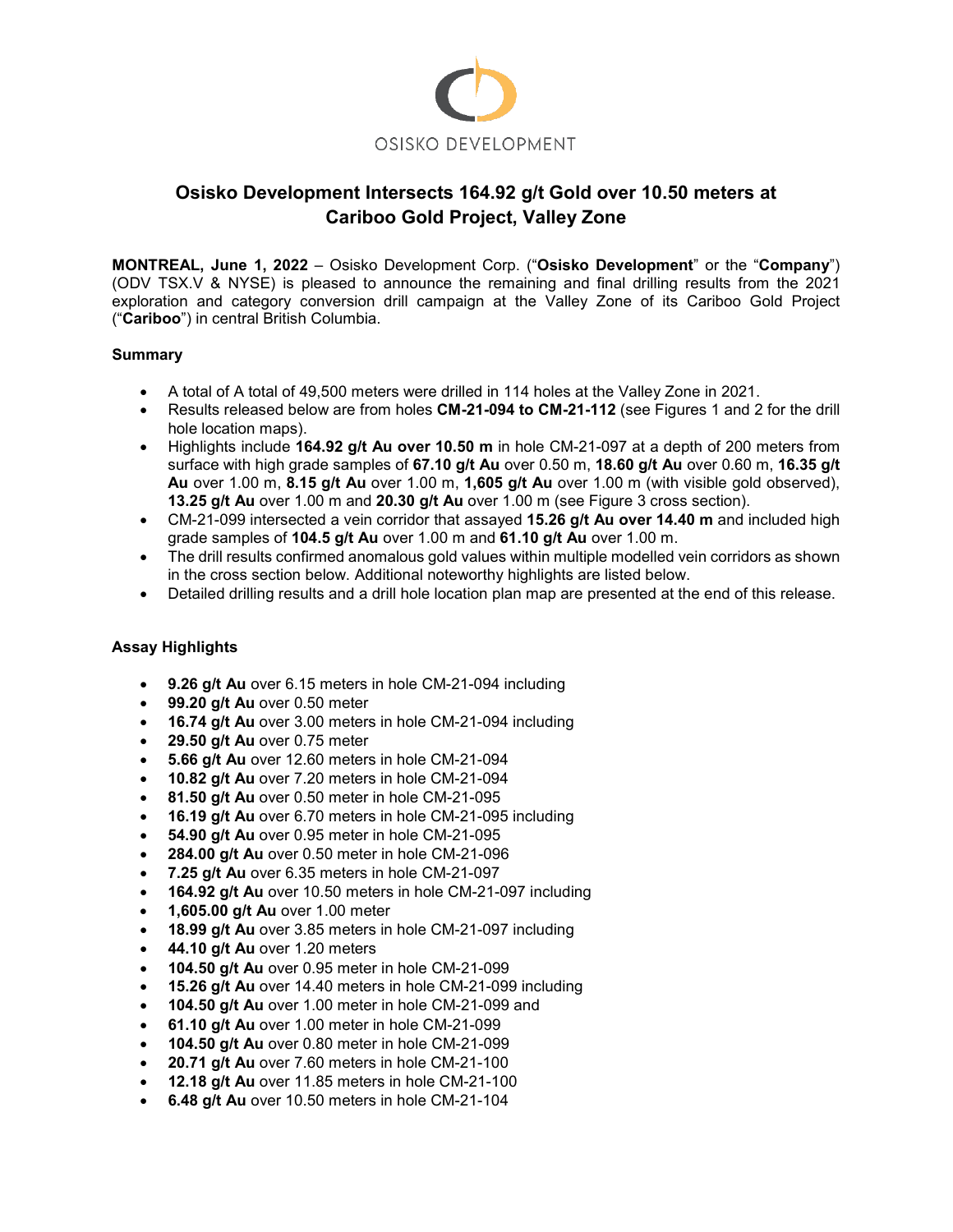- **8.44 g/t Au** over 6.80 meters in hole CM-21-106
- **24.55 g/t Au** over 7.85 meters in hole CM-21-106 including
- **332.00 g/t Au** over 0.50 meter in hole CM-21-106
- **7.93 g/t Au** over 12.40 meters in hole CM-21-106 including
- **84.40 g/t Au** over 0.70 meter in hole CM-21-106
- **14.14 g/t Au** over 4.10 meters in hole CM-21-107
- **15.68 g/t Au** over 4.20 meters in hole CM-21-107
- **6.59 g/t Au** over 8.20 meters in hole CM-21-107
- **10.15 g/t Au** over 10.85 meters in hole CM-21-109

Sean Roosen, CEO of Osisko Development commented,

"We are excited and encouraged by the final results received at the Valley Zone of the Cariboo Gold Project. The Valley Zone is one of seven important mineralized zones within the broader Cariboo Gold Project, and the Valley Zone contains 536,000 ounces of gold (4.4 million tonnes grading 3.8 g/t Au) in the indicated category and 235,000 ounces of gold (2.1 million tonnes grading 3.4 g/t Au) in the inferred category. The updated Mineral Resource Estimate has an effective date of May 17, 2022 and published in the recent Preliminary Economic Assessment filed on SEDAR on May 24<sup>th</sup>, 2022. The purpose of this drilling was to expand known vein corridors and increase confidence to support further technical work, and the goal was successfully achieved."

Vein corridors are defined as high-density networks of mineralized quartz veins within the axis of the deposit's last folding event. These mineralized structures are predominantly hosted within a brittle metasandstone or calcareous meta-sandstone. Vein corridors are modelled at a minimum thickness of 2.00 meters and average approximately 4.50 meters true width. Individual mineralized veins within these corridors have widths varying from centimeters to several meters and strike lengths from a few meters to over 50 meters. These corridors have been defined from surface to a vertical depth averaging 300 meters and remain open for expansion at depth and along strike. Gold grades are intimately associated with quartz vein-hosted pyrite as well as pyritic, intensely silicified wall rock vein selvages.

True widths are estimated to be 60% to 75 % of reported core length intervals. Intervals not recovered by drilling were assigned zero grade. Top cuts have not been applied to high grade assays. Complete assay highlights are presented in Table 1 and drill hole locations are listed in Table 2.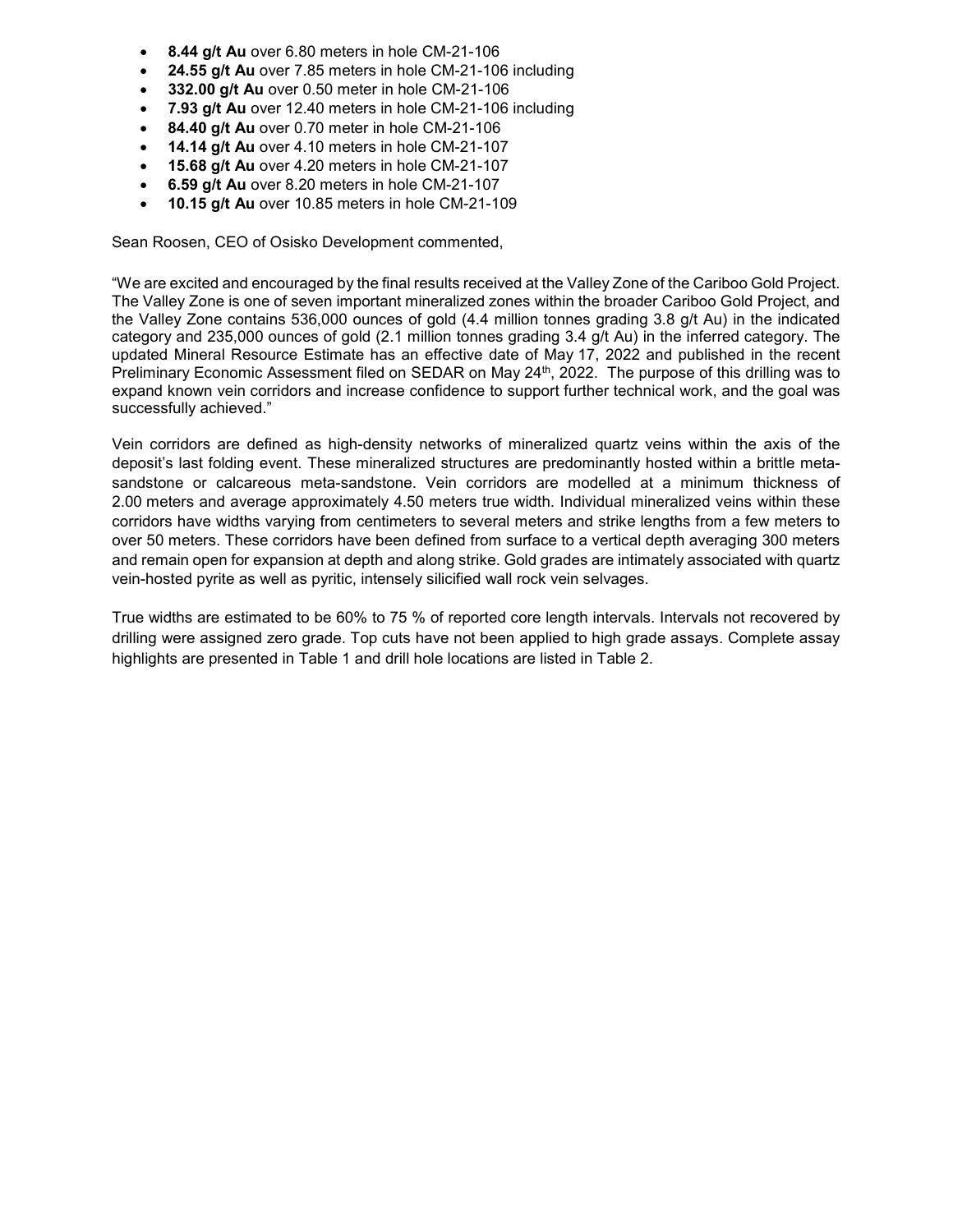

**Figure 1:** Cariboo Gold Project areas overview map (mineralized zones are shown in red)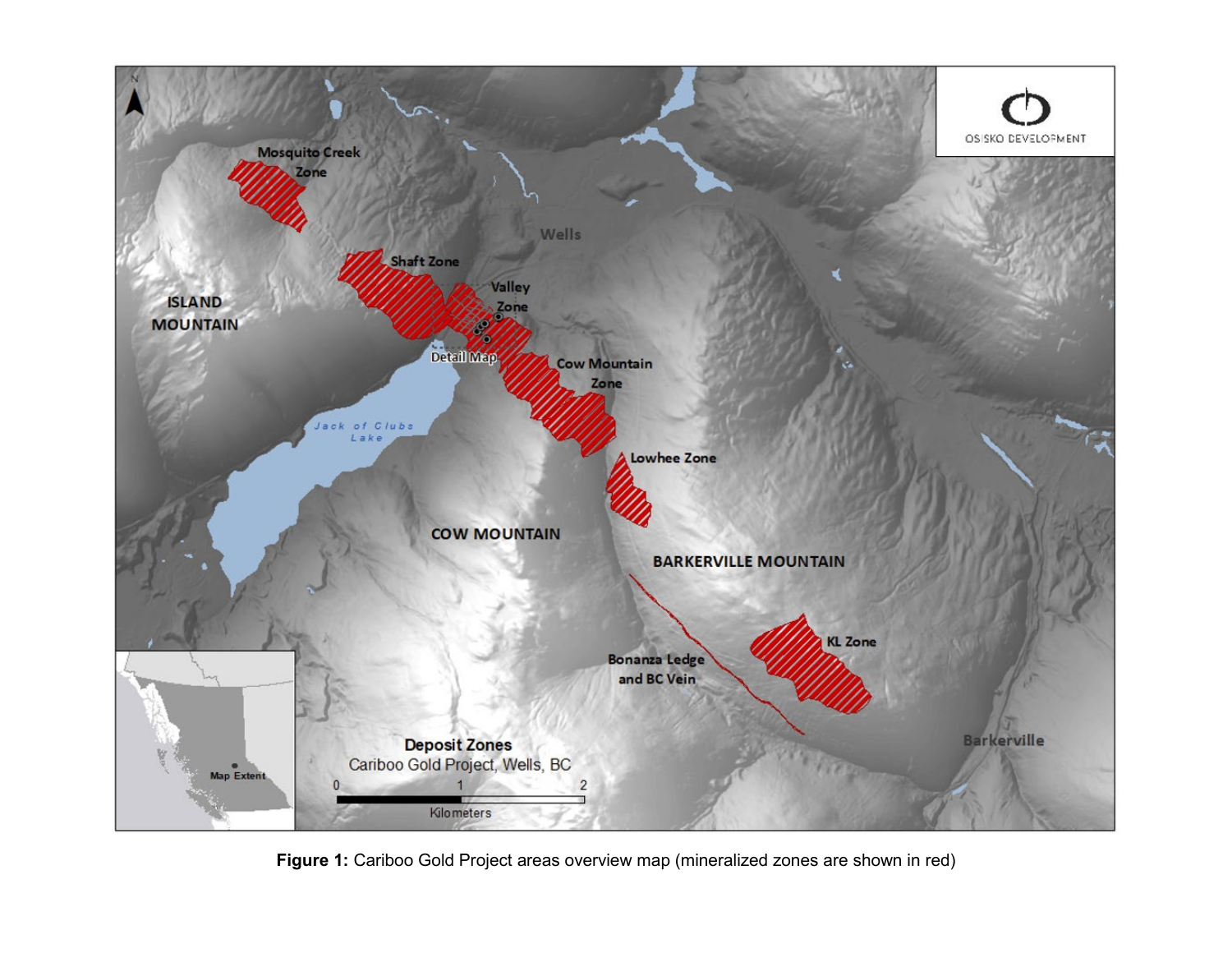

**Figure 2:** Valley Zone select drilling highlights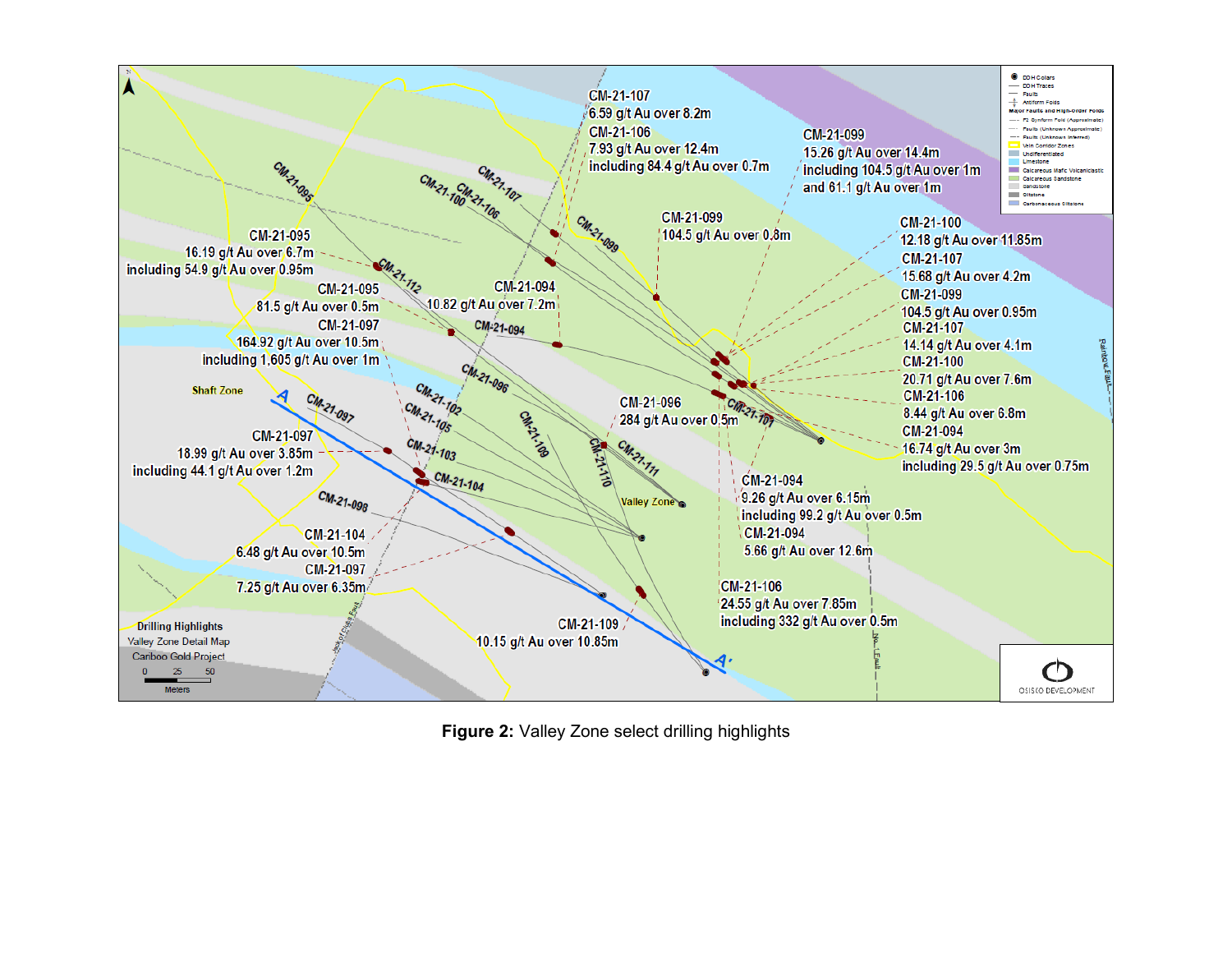

**Figure 3:** Cross Section of CM-21-097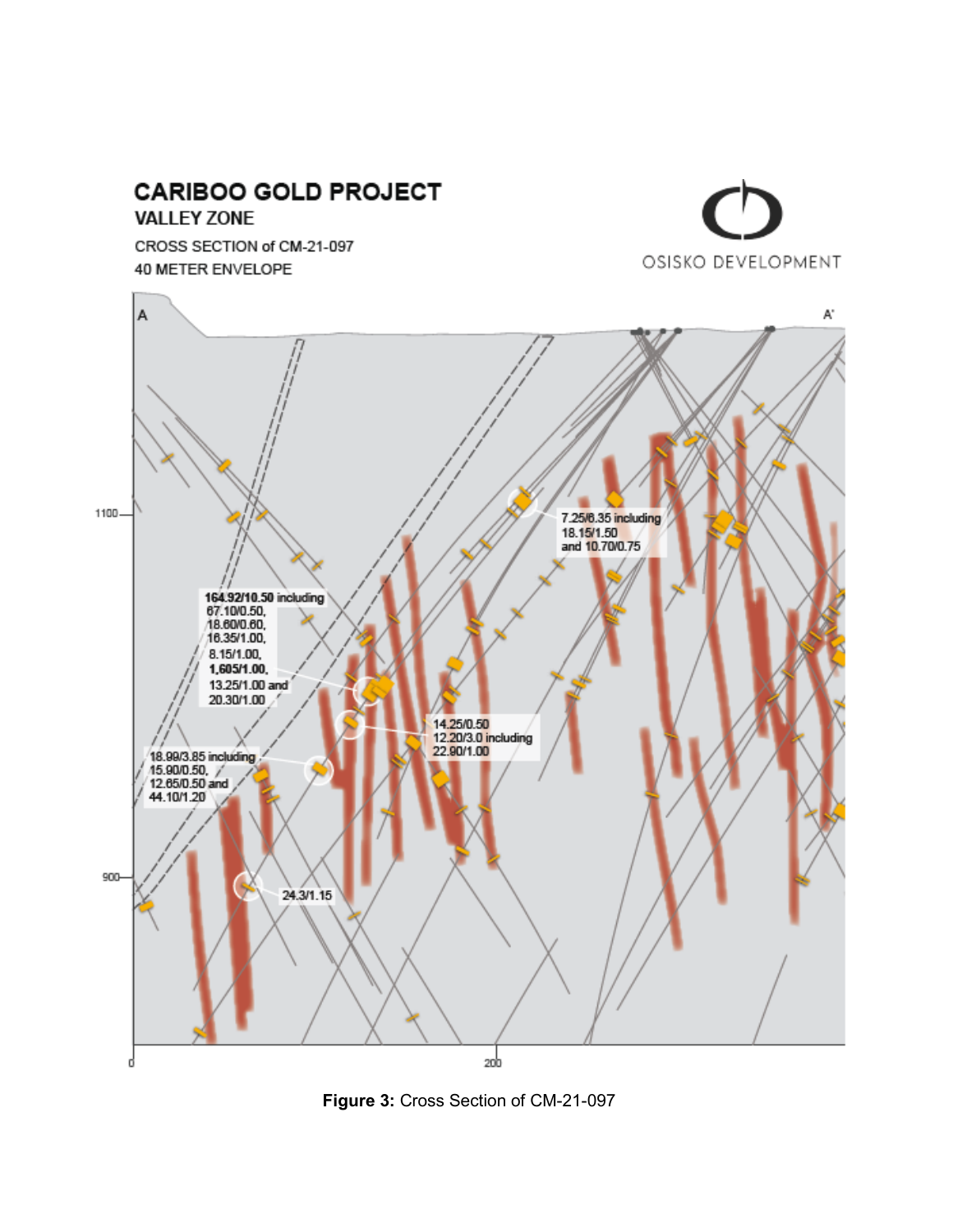#### **Qualified Persons**

Per National Instrument 43-101 Standards of Disclosure for Mineral Projects, Maggie Layman, P.Geo. Vice President Exploration of Osisko Development Corp., is a Qualified Person and has prepared, validated, and approved the technical and scientific content of this news release.

#### **Quality Assurance – Quality Control**

Once received from the drill and processed, all drill core samples are sawn in half, labelled and bagged. The remaining drill core is subsequently stored on site at a secured facility in Wells, BC. Numbered security tags are applied to lab shipments for chain of custody requirements. Quality control ("QC") samples are inserted at regular intervals in the sample stream, including blanks and reference materials with all sample shipments to monitor laboratory performance. The QAQC program was designed and approved by Lynda Bloom, P.Geo. of Analytical Solutions Ltd.

Drill core samples are submitted to ALS Geochemistry's analytical facility in North Vancouver, British Columbia for preparation and analysis. The ALS facility is accredited to the ISO/IEC 17025 standard for gold assays and all analytical methods include quality control materials at set frequencies with established data acceptance criteria. The entire sample is crushed, and 250 grams is pulverized. Analysis for gold is by 50g fire assay fusion with atomic absorption ("AAS") finish with a lower limit of 0.01 ppm and upper limit of 100 ppm. Samples with gold assays greater than 100 ppm are re-analyzed using a 1,000g screen metallic fire assay. A selected number of samples are also analyzed using a 48 multi-elemental geochemical package by a 4-acid digestion, followed by Inductively Coupled Plasma Atomic Emission Spectroscopy ("ICP-AES") and Inductively Coupled Plasma Mass Spectroscopy ("ICP-MS").

#### **About Osisko Development Corp.**

Osisko Development Corp. is uniquely positioned as a premier gold development company in North America to advance the Cariboo Gold Project and other Canadian and Mexican properties, with the objective of becoming the next mid-tier gold producer. The Cariboo Gold Project, located in central British Columbia, Canada, is Osisko Development's flagship asset. The considerable exploration potential at depth and along strike distinguishes the Cariboo Gold Project relative to other development assets. Osisko Development's project pipeline is complemented by its interest in the San Antonio gold project, located in Sonora, Mexico and the Trixie gold test mine, located in Utah, USA.*.* 

#### **For further information, please contact Osisko Development Corp.:**

Jean Francois Lemonde VP, Investor Relations iflemonde@osiskodev.com Tel: 514-299-4926

#### *Forward-looking Statements*

*Certain statements contained in this press release may be deemed "forward-looking statements" within the meaning of the United States Private Securities Litigation Reform Act of 1995 and "forward-looking information" within the meaning of applicable Canadian securities legislation. These forward*‐ *looking statements, by their nature, require Osisko Development to make certain assumptions and necessarily involve known and unknown risks and uncertainties that could cause actual results to differ materially from those expressed or implied in these forward*‐ *looking statements. Forward*‐ *looking statements are not guarantees of performance. Words such as "may", "will", "would", "could", "expect", "believe", "plan", "anticipate", "intend", "estimate", "continue", or the negative or comparable terminology, as well as terms usually used in the future and the conditional, are intended to identify forward*‐ *looking statements. Information contained in*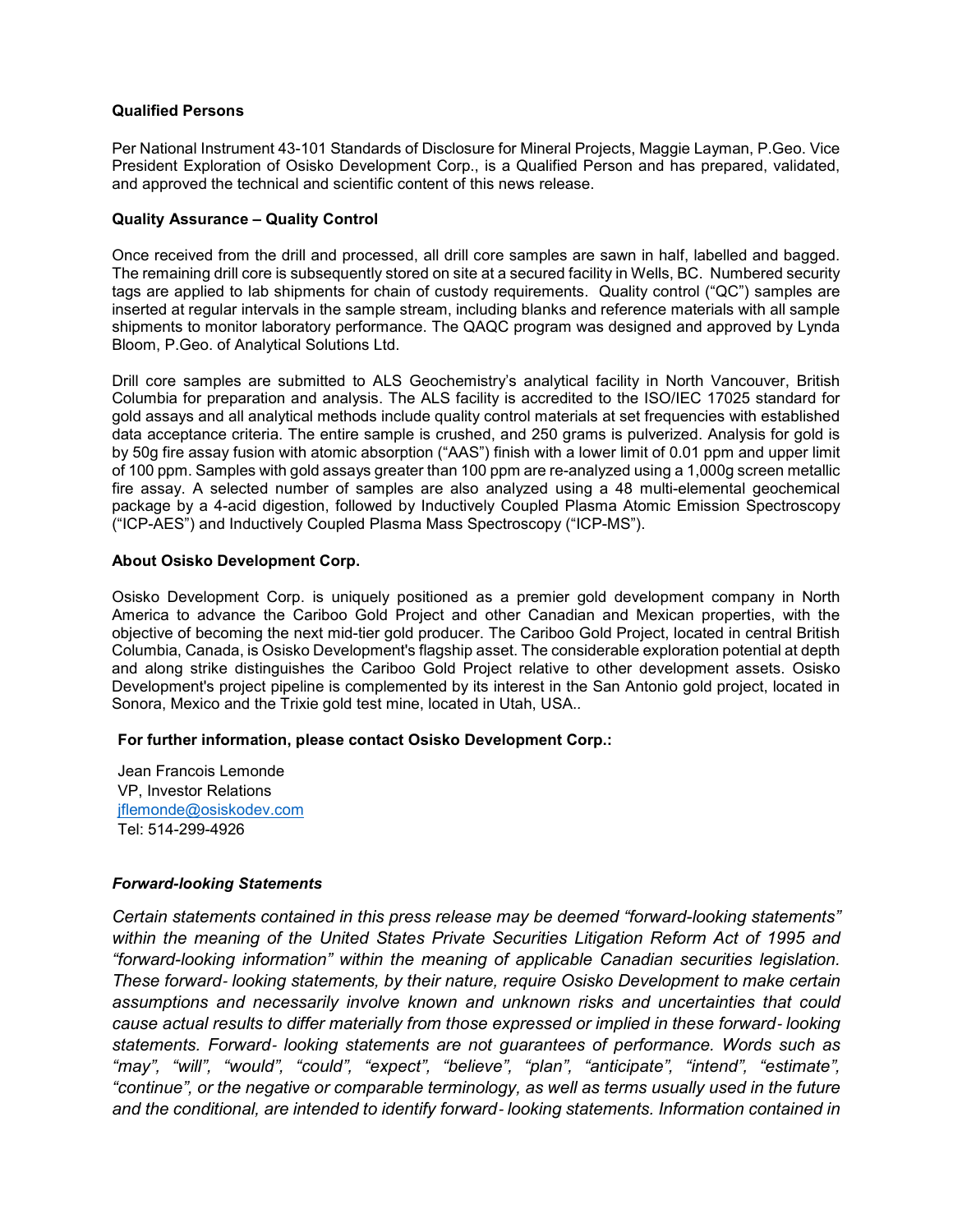*forward*‐ *looking statements is based upon certain material assumptions that were applied in drawing a conclusion or making a forecast or projection, including management's perceptions of historical trends, current conditions and expected future developments, results of further exploration work to define and expand mineral resources, expected conclusions of optimization studies, that vein corridors continue to be defined as a high-density network of mineralized quartz within the axis of the last folding event and hosted within the sandstones and that the deposit remains open for expansion at depth and down plunge, as well as other considerations that are believed to be appropriate in the circumstances, and any other information herein that is not a historical fact may be "forward looking information". Material assumptions also include, management's perceptions of historical trends, current conditions and expected future developments, results of further exploration work to define and expand mineral resources, as well as other considerations that are believed to be appropriate in the circumstances. Osisko Development considers its assumptions to be reasonable based on information currently available, but cautions the reader that their assumptions regarding future events, many of which are beyond the control of Osisko Development, may ultimately prove to be incorrect since they are subject to risks and uncertainties that affect Osisko Development and its business. Such risks and uncertainties include, among others, risks relating to capital market conditions, regulatory framework, the ability of exploration activities (including drill results) to accurately predict mineralization; errors in management's geological modelling; the ability of to complete further exploration activities, including drilling; property and stream interests in the Project; the ability of the Company to obtain required approvals; the results of exploration activities; risks relating to exploration, development and mining activities; the global economic climate; metal prices; dilution; environmental risks; and community and non-governmental actions and the responses of relevant governments to the COVID-19 outbreak and the effectiveness of such responses. Readers are urged to consult the disclosure provided under the heading "Risk Factors" in the Company's annual information form for the year ended December 31, 2021, as amended, which has been filed on SEDAR (*[www.sedar.com](http://www.sedar.com/)*) under the Company's issuer profile and on the U.S. Securities Exchange Commission's EDGAR website (www.sec.gov), for further information regarding the risks and other factors applicable to the exploration results. Although the Company's believes the expectations conveyed by the Forward-looking Statements are reasonable based on information available at the date of preparation, no assurances can be given as to future results, levels of activity and achievements. The Company disclaims any obligation to update any Forward-looking Statements, whether as a result of new information, future events or results or otherwise, except as required by law. There can be no assurance that these Forward-looking Statements will prove to be accurate, as actual results and future events could differ materially from those anticipated in such statements. Accordingly, readers should not place undue reliance on Forward-looking Statements..* 

**Neither the TSX Venture Exchange nor its Regulation Services Provider (as that term is defined in the policies of the TSX Venture Exchange) accepts responsibility for the adequacy or accuracy of this news release. No stock exchange, securities commission or other regulatory authority has approved or disapproved the information contained herein.**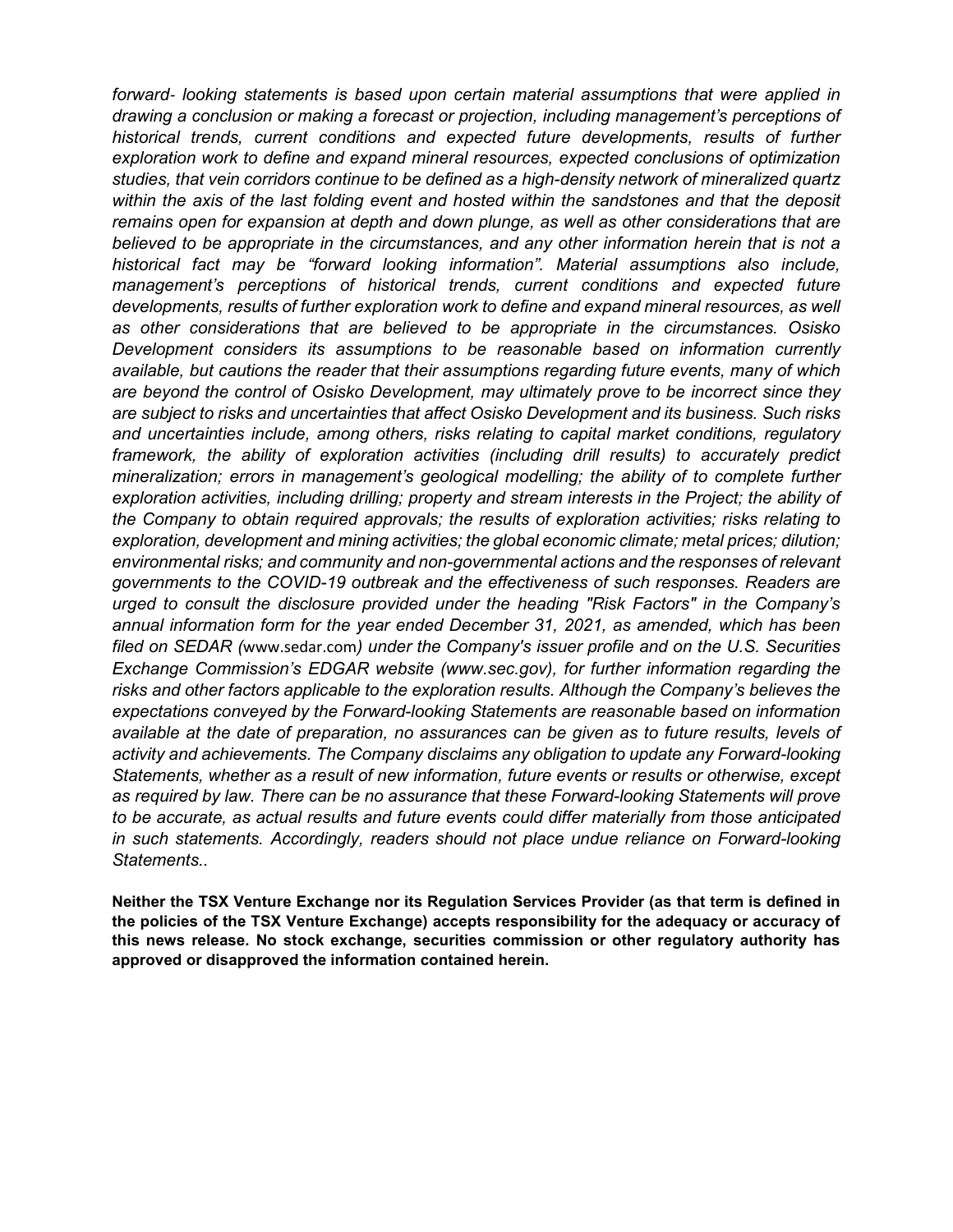| <b>HOLE ID</b> |           | FROM (M) | TO (M) | <b>LENGTH (M)</b> | AU (G/T) |
|----------------|-----------|----------|--------|-------------------|----------|
| CM-21-094      |           | 67.50    | 73.65  | 6.15              | 9.26     |
|                | Including | 67.50    | 68.00  | 0.50              | 99.20    |
|                |           | 80.85    | 81.35  | 0.50              | 5.43     |
|                |           | 106.40   | 109.40 | 3.00              | 16.74    |
|                | Including | 107.30   | 108.05 | 0.75              | 29.50    |
|                | and       | 108.65   | 109.40 | 0.75              | 25.40    |
|                |           | 121.40   | 121.90 | 0.50              | 7.81     |
|                |           | 127.00   | 131.30 | 4.30              | 3.22     |
|                | Including | 127.00   | 127.50 | 0.50              | 8.01     |
|                | and       | 130.80   | 131.30 | 0.50              | 9.94     |
|                |           | 133.40   | 146.00 | 12.60             | 5.66     |
|                | Including | 133.90   | 134.40 | 0.50              | 13.30    |
|                | and       | 137.60   | 138.10 | 0.50              | 10.30    |
|                | and       | 141.90   | 142.60 | 0.70              | 13.15    |
|                | and       | 143.20   | 144.70 | 1.50              | 23.30    |
|                |           | 148.80   | 149.45 | 0.65              | 7.64     |
|                |           | 161.85   | 162.35 | 0.50              | 19.10    |
|                |           | 170.70   | 175.05 | 4.35              | 4.21     |
|                | Including | 171.70   | 172.20 | 0.50              | 11.05    |
|                | and       | 173.95   | 174.45 | 0.50              | 16.85    |
|                |           | 377.85   | 378.35 | 0.50              | 6.04     |
|                |           | 383.10   | 384.35 | 1.25              | 8.17     |
|                |           | 390.90   | 398.10 | 7.20              | 10.82    |
|                | Including | 392.25   | 393.75 | 1.50              | 17.35    |
|                | and       | 393.75   | 394.50 | 0.75              | 16.70    |
|                | and       | 395.85   | 397.10 | 1.25              | 25.50    |
|                |           | 416.70   | 417.20 | 0.50              | 4.73     |
|                |           | 441.15   | 445.80 | 4.65              | 7.30     |
|                | Including | 442.00   | 443.00 | 1.00              | 8.04     |
|                | and       | 444.30   | 445.80 | 1.50              | 13.80    |
|                |           | 452.80   | 456.75 | 3.95              | 9.08     |
|                | Including | 455.30   | 456.25 | 0.95              | 28.60    |
| CM-21-095      |           | 96.00    | 96.50  | 0.50              | 3.53     |
|                |           | 147.20   | 148.35 | 1.15              | 9.05     |
|                |           | 242.75   | 244.00 | 1.25              | 11.55    |
|                |           | 300.90   | 303.10 | 2.20              | 9.36     |
|                | Including | 300.90   | 301.60 | 0.70              | 17.15    |
|                | and       | 302.60   | 303.10 | 0.50              | 15.30    |
|                |           | 309.95   | 310.80 | 0.85              | 3.26     |
|                |           | 350.35   | 350.85 | 0.50              | 11.85    |
|                |           | 361.50   | 362.00 | 0.50              | 81.50    |
|                |           | 400.00   | 400.75 | 0.75              | 6.62     |
|                |           | 454.50   | 455.00 | 0.50              | 7.69     |
|                |           | 495.30   | 502.00 | 6.70              | 16.19    |
|                | Including | 496.00   | 496.95 | 0.95              | 54.90    |
|                | and       | 496.95   | 498.10 | 1.15              | 22.40    |
|                | and       | 498.10   | 498.80 | 0.70              | 25.60    |

|  |  |  |  | Table 1: Cariboo Gold Project 2021 Length Weighted Drill Hole Gold Composites |  |  |
|--|--|--|--|-------------------------------------------------------------------------------|--|--|
|--|--|--|--|-------------------------------------------------------------------------------|--|--|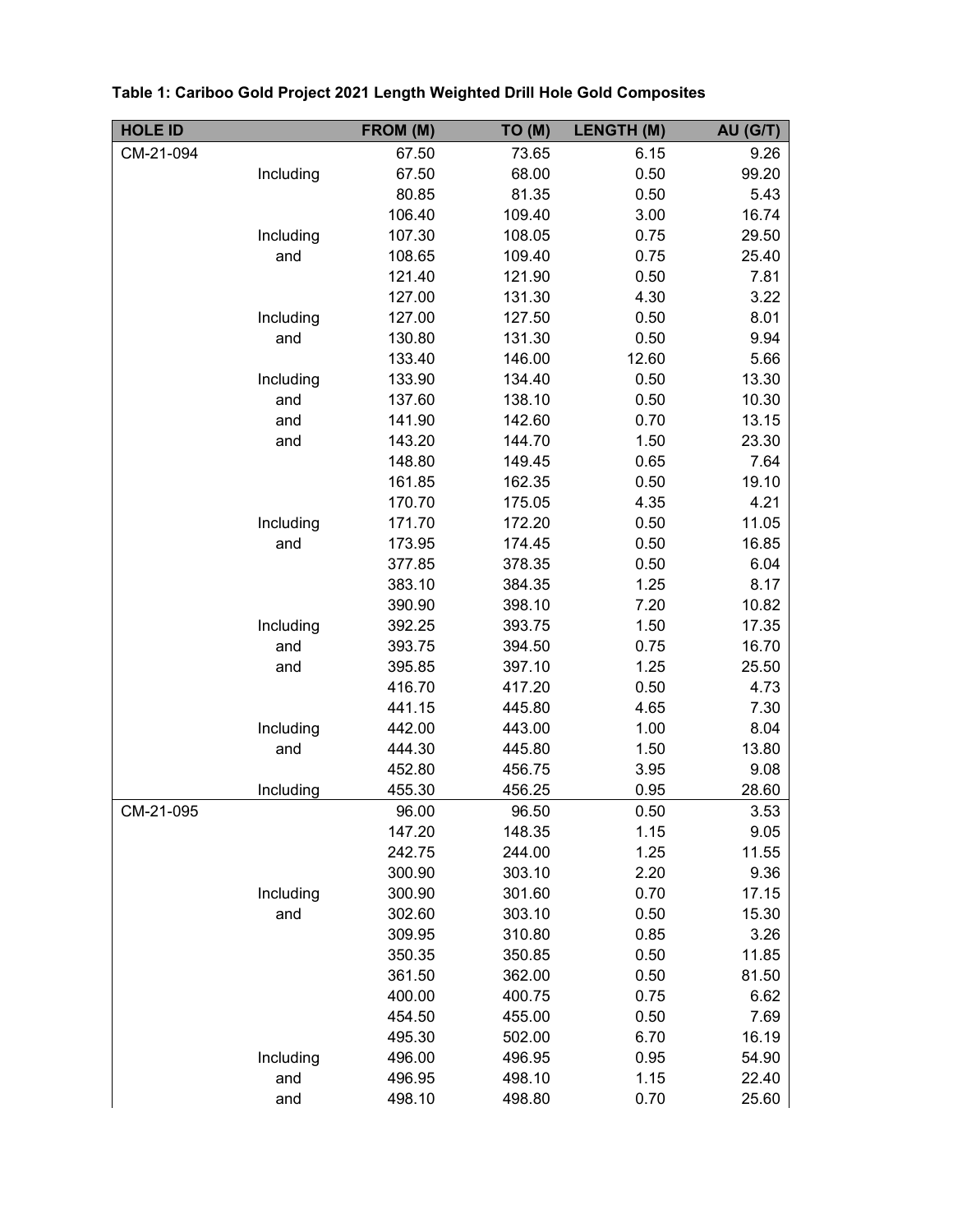|           | and       | 500.30 | 500.80 | 0.50  | 13.45   |
|-----------|-----------|--------|--------|-------|---------|
|           |           | 506.80 | 511.05 | 4.25  | 6.84    |
|           | Including | 506.80 | 507.90 | 1.10  | 6.99    |
|           | and       | 509.90 | 510.50 | 0.60  | 9.76    |
|           | and       | 510.50 | 511.05 | 0.55  | 21.70   |
| CM-21-096 |           | 119.50 | 120.00 | 0.50  | 284.00  |
|           |           | 195.80 | 196.30 | 0.50  | 8.66    |
|           |           | 223.50 | 224.00 | 0.50  | 3.90    |
| CM-21-097 |           | 124.15 | 130.50 | 6.35  | 7.25    |
|           | Including | 124.15 | 125.65 | 1.50  | 18.15   |
|           | and       | 125.65 | 126.40 | 0.75  | 10.70   |
|           |           | 135.30 | 136.00 | 0.70  | 5.00    |
|           |           | 158.00 | 158.70 | 0.70  | 3.70    |
|           |           | 251.50 | 252.15 | 0.65  | 4.94    |
|           |           | 255.05 | 265.55 | 10.50 | 164.92  |
|           | Including | 255.05 | 255.55 | 0.50  | 67.10   |
|           | and       | 255.55 | 256.15 | 0.60  | 18.60   |
|           | and       | 257.00 | 258.00 | 1.00  | 16.35   |
|           | and       | 260.00 | 261.00 | 1.00  | 8.15    |
|           | and       | 262.00 | 263.00 | 1.00  | 1605.00 |
|           | and       | 263.00 | 264.00 | 1.00  | 13.25   |
|           | and       | 264.00 | 265.00 | 1.00  | 20.30   |
|           |           | 273.55 | 274.05 | 0.50  | 14.25   |
|           |           | 280.00 | 283.00 | 3.00  | 12.20   |
|           | Including | 282.00 | 283.00 | 1.00  | 22.90   |
|           |           | 310.50 | 314.35 | 3.85  | 18.99   |
|           | Including | 310.50 | 311.00 | 0.50  | 15.90   |
|           | and       | 311.00 | 311.50 | 0.50  | 12.65   |
|           | and       | 312.65 | 313.85 | 1.20  | 44.10   |
|           |           | 388.00 | 389.15 | 1.15  | 24.30   |
| CM-21-098 |           | 217.35 | 217.85 | 0.50  | 4.22    |
|           |           | 223.05 | 224.00 | 0.95  | 5.24    |
| CM-21-099 |           | 68.00  | 68.50  | 0.50  | 14.20   |
|           |           | 96.00  | 98.30  | 2.30  | 2.75    |
|           | Including | 96.50  | 97.05  | 0.55  | 6.77    |
|           |           | 105.35 | 106.30 | 0.95  | 104.50  |
|           |           | 118.75 | 119.70 | 0.95  | 7.36    |
|           |           | 124.20 | 125.90 | 1.70  | 5.63    |
|           | Including | 124.20 | 124.70 | 0.50  | 14.15   |
|           |           | 149.60 | 164.00 | 14.40 | 15.26   |
|           | Including | 149.60 | 150.60 | 1.00  | 104.50  |
|           | and       | 150.60 | 151.60 | 1.00  | 61.10   |
|           | and       | 153.60 | 154.10 | 0.50  | 20.50   |
|           | and       | 159.05 | 159.55 | 0.50  | 10.75   |
|           | and       | 162.20 | 163.05 | 0.85  | 22.30   |
|           |           | 242.65 | 246.80 | 4.15  | 4.34    |
|           | Including | 242.65 | 243.80 | 1.15  | 13.00   |
|           |           | 273.00 | 273.80 | 0.80  | 104.50  |
|           |           | 323.60 | 324.20 | 0.60  | 29.10   |
| CM-21-100 |           | 94.75  | 96.75  | 2.00  | 4.33    |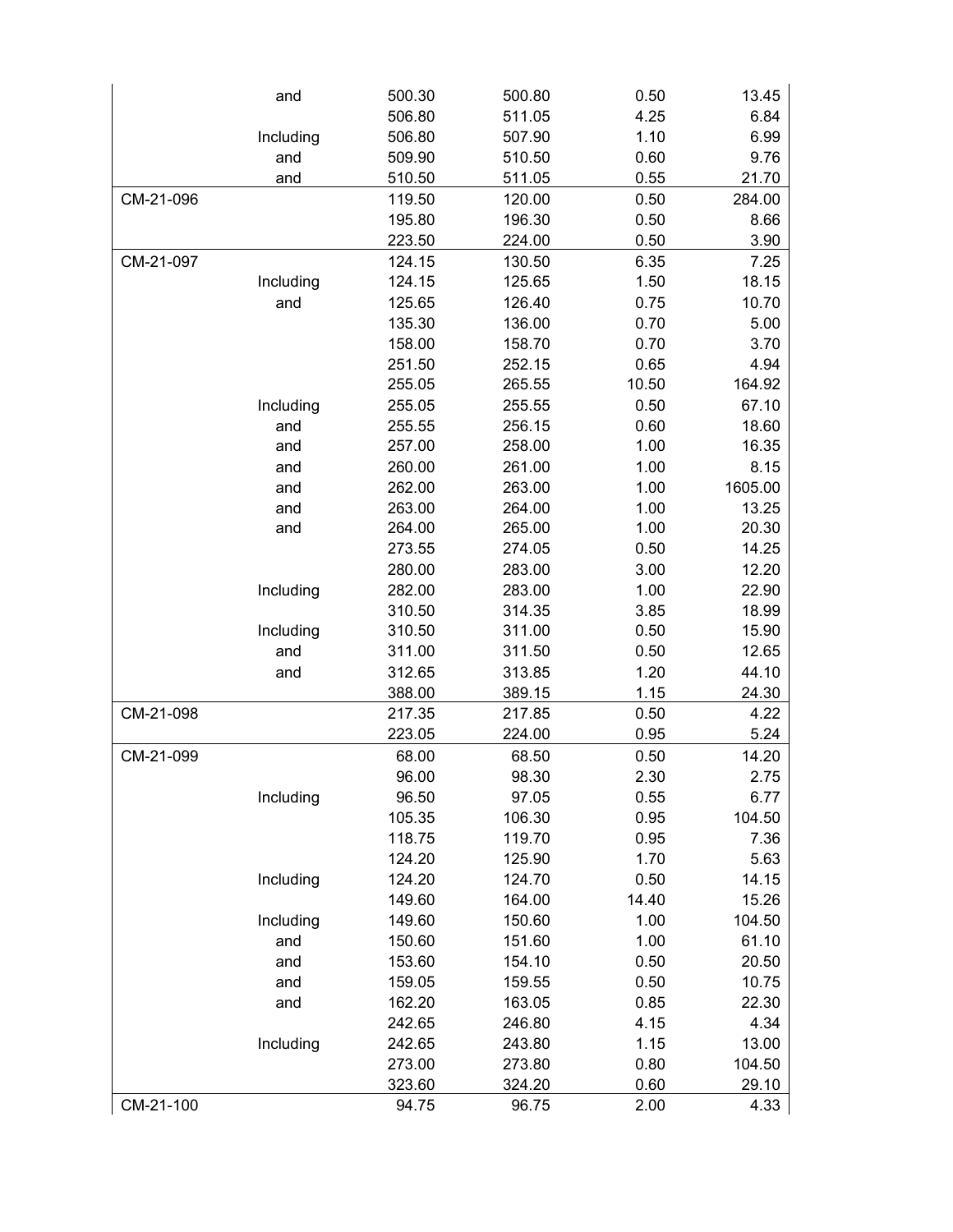|           | Including      | 96.10  | 96.75  | 0.65  | 11.90 |
|-----------|----------------|--------|--------|-------|-------|
|           |                | 104.05 | 104.55 | 0.50  | 3.20  |
|           |                | 115.40 | 123.00 | 7.60  | 20.71 |
|           | Including      | 115.40 | 115.90 | 0.50  | 23.00 |
|           | and            | 115.90 | 116.80 | 0.90  | 11.55 |
|           | and            | 119.00 | 120.00 | 1.00  | 22.20 |
|           | and            | 120.00 | 121.00 | 1.00  | 88.20 |
|           | and            | 121.50 | 122.00 | 0.50  | 18.65 |
|           | and            | 122.50 | 123.00 | 0.50  | 22.20 |
|           |                | 132.00 | 133.20 | 1.20  | 23.56 |
|           | Including      | 132.50 | 133.20 | 0.70  | 37.60 |
|           |                | 148.00 | 150.00 | 2.00  | 5.11  |
|           | Including      | 148.00 | 148.50 | 0.50  | 6.73  |
|           | and            | 149.00 | 149.50 | 0.50  | 12.35 |
|           |                | 154.00 | 165.85 | 11.85 | 12.18 |
|           | Including      | 154.00 | 155.00 | 1.00  | 15.35 |
|           | and            | 156.00 | 157.00 | 1.00  | 39.80 |
|           | and            | 157.50 | 158.15 | 0.65  | 37.90 |
|           | and            | 160.50 | 161.25 | 0.75  | 28.40 |
|           | and            | 163.25 | 163.85 | 0.60  | 12.70 |
|           | and            | 164.35 | 164.85 | 0.50  | 44.90 |
|           |                | 198.50 | 199.00 | 0.50  | 28.20 |
|           |                | 282.70 | 283.20 | 0.50  | 11.10 |
|           |                | 379.80 | 380.50 | 0.70  | 3.20  |
|           |                | 405.80 | 406.30 | 0.50  | 7.94  |
|           |                | 452.00 | 456.35 | 4.35  | 3.12  |
|           | Including      | 455.75 | 456.35 | 0.60  | 8.63  |
|           |                | 477.70 | 479.90 | 2.20  | 9.91  |
|           | Including      | 477.70 | 478.20 | 0.50  | 9.92  |
|           |                | 479.35 | 479.90 | 0.55  | 17.35 |
|           |                | 497.80 | 501.25 | 3.45  | 3.12  |
|           | Including      | 497.80 | 498.30 | 0.50  | 5.48  |
|           | and            | 499.30 | 499.80 | 0.50  | 6.56  |
|           | and            | 500.65 | 501.25 | 0.60  | 6.71  |
|           |                | 550.85 | 555.40 | 4.55  | 5.98  |
|           | Including      | 551.85 | 553.00 | 1.15  | 7.35  |
|           | and            | 553.50 | 554.00 | 0.50  | 30.20 |
|           |                | 609.10 | 613.40 | 4.30  | 5.05  |
|           | Including      | 612.10 | 612.75 | 0.65  | 12.20 |
|           | and            | 612.75 | 613.40 | 0.65  | 11.70 |
| CM-21-101 | Hole Abandoned |        |        |       |       |
| CM-21-102 |                | 164.20 | 164.70 | 0.50  | 17.75 |
|           |                | 199.80 | 200.40 | 0.60  | 23.80 |
|           |                | 215.35 | 218.40 | 3.05  | 13.06 |
|           | Including      | 215.85 | 216.50 | 0.65  | 22.90 |
|           | and            | 217.30 | 217.80 | 0.50  | 15.40 |
|           | and            | 217.80 | 218.40 | 0.60  | 26.90 |
|           |                | 220.80 | 221.40 | 0.60  | 6.94  |
|           |                | 263.95 | 266.00 | 2.05  | 16.12 |
|           | Including      | 263.95 | 264.80 | 0.85  | 28.50 |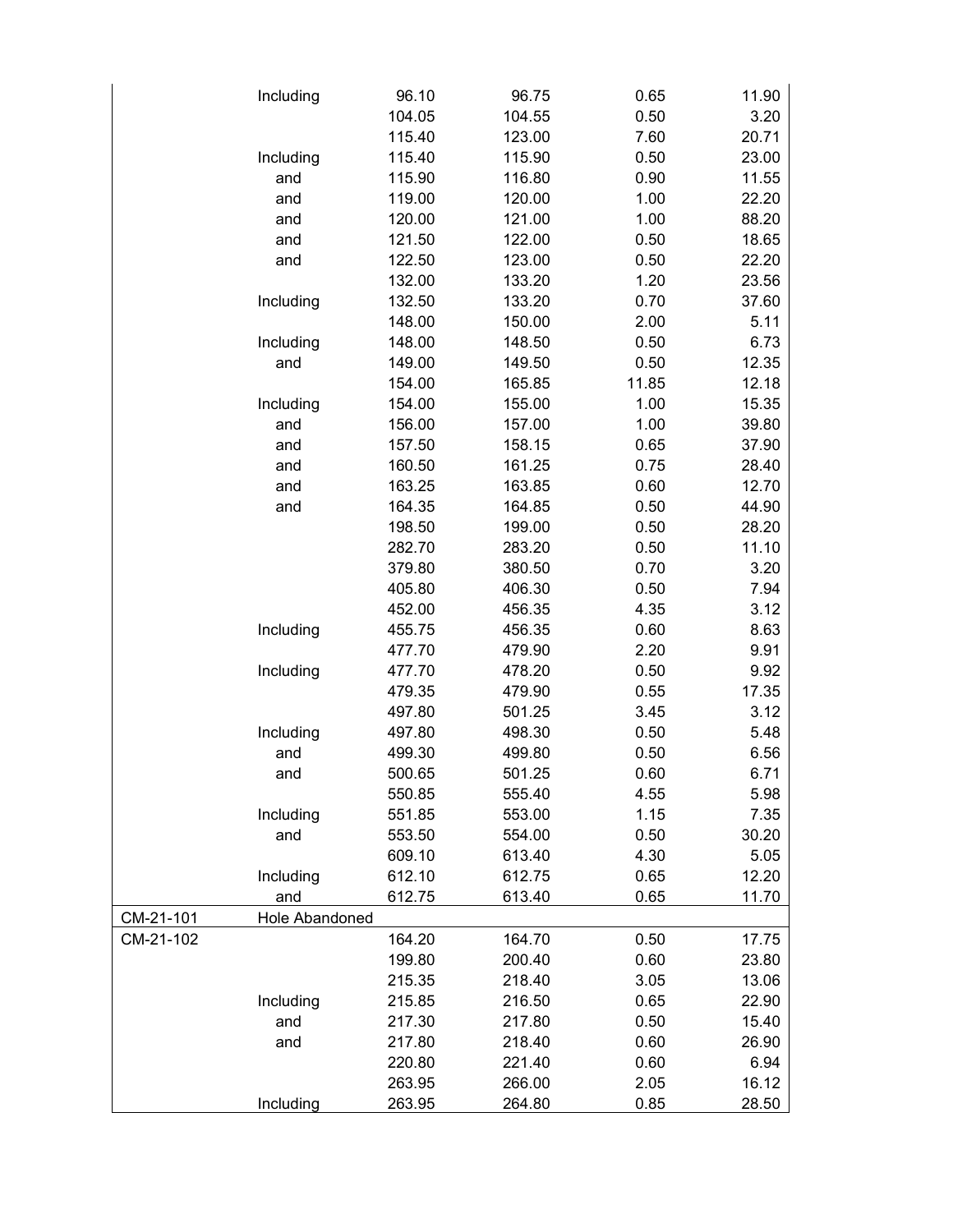| CM-21-103 |           | 111.50 | 112.00 | 0.50  | 20.50  |
|-----------|-----------|--------|--------|-------|--------|
|           |           | 210.50 | 212.00 | 1.50  | 3.56   |
|           |           | 215.15 | 215.70 | 0.55  | 4.06   |
|           |           | 259.20 | 259.90 | 0.70  | 11.90  |
| CM-21-104 |           | 117.50 | 118.10 | 0.60  | 4.70   |
|           |           | 256.50 | 267.00 | 10.50 | 6.48   |
|           | Including | 256.50 | 257.90 | 1.40  | 12.05  |
|           | and       | 265.85 | 266.35 | 0.50  | 30.90  |
| CM-21-105 |           | 152.50 | 153.20 | 0.70  | 16.75  |
|           |           | 186.10 | 187.60 | 1.50  | 5.93   |
|           |           | 216.85 | 217.50 | 0.65  | 3.56   |
| CM-21-106 |           | 104.10 | 105.30 | 1.20  | 7.42   |
|           |           | 121.00 | 122.30 | 1.30  | 5.56   |
|           | Including | 121.80 | 122.30 | 0.50  | 9.20   |
|           |           | 126.40 | 133.20 | 6.80  | 8.44   |
|           | Including | 126.40 | 126.90 | 0.50  | 11.50  |
|           | and       | 126.90 | 127.50 | 0.60  | 14.65  |
|           | and       | 127.50 | 128.85 | 1.35  | 16.95  |
|           | and       | 132.10 | 132.60 | 0.50  | 32.10  |
|           |           | 137.90 | 138.40 | 0.50  | 7.08   |
|           |           | 140.70 | 141.20 | 0.50  | 14.70  |
|           |           | 151.65 | 159.50 | 7.85  | 24.55  |
|           | Including | 154.50 | 155.00 | 0.50  | 19.65  |
|           | and       | 156.80 | 157.30 | 0.50  | 332.00 |
|           | and       | 158.90 | 159.50 | 0.60  | 12.55  |
|           |           | 163.00 | 170.15 | 7.15  | 3.87   |
|           | Including | 163.00 | 163.60 | 0.60  | 12.60  |
|           | and       | 164.10 | 165.00 | 0.90  | 6.80   |
|           | and       | 167.85 | 168.35 | 0.50  | 8.01   |
|           | and       | 169.65 | 170.15 | 0.50  | 7.88   |
|           |           | 186.60 | 187.10 | 0.50  | 10.15  |
|           |           | 430.50 | 434.60 | 4.10  | 4.91   |
|           | Including | 430.50 | 431.00 | 0.50  | 14.05  |
|           | and       | 431.75 | 432.25 | 0.50  | 9.54   |
|           | and       | 433.25 | 434.10 | 0.85  | 7.85   |
|           |           | 453.60 | 455.60 | 2.00  | 5.32   |
|           |           | 453.60 | 454.10 | 0.50  | 15.50  |
|           |           | 495.90 | 508.30 | 12.40 | 7.93   |
|           | Including | 495.90 | 496.70 | 0.80  | 31.30  |
|           | and       | 504.00 | 504.50 | 0.50  | 6.35   |
|           | and       | 507.60 | 508.30 | 0.70  | 84.40  |
|           |           | 530.00 | 533.00 | 3.00  | 5.12   |
|           | Including | 530.00 | 530.50 | 0.50  | 12.10  |
|           |           | 544.50 | 545.10 | 0.60  | 3.18   |
|           |           | 550.80 | 551.30 | 0.50  | 3.93   |
|           |           | 568.05 | 568.90 | 0.85  | 10.20  |
|           |           | 586.30 | 586.90 | 0.60  | 41.20  |
| CM-21-107 |           | 97.30  | 98.05  | 0.75  | 31.50  |
|           |           | 104.85 | 105.85 | 1.00  | 10.64  |
|           | Including | 104.85 | 105.35 | 0.50  | 17.80  |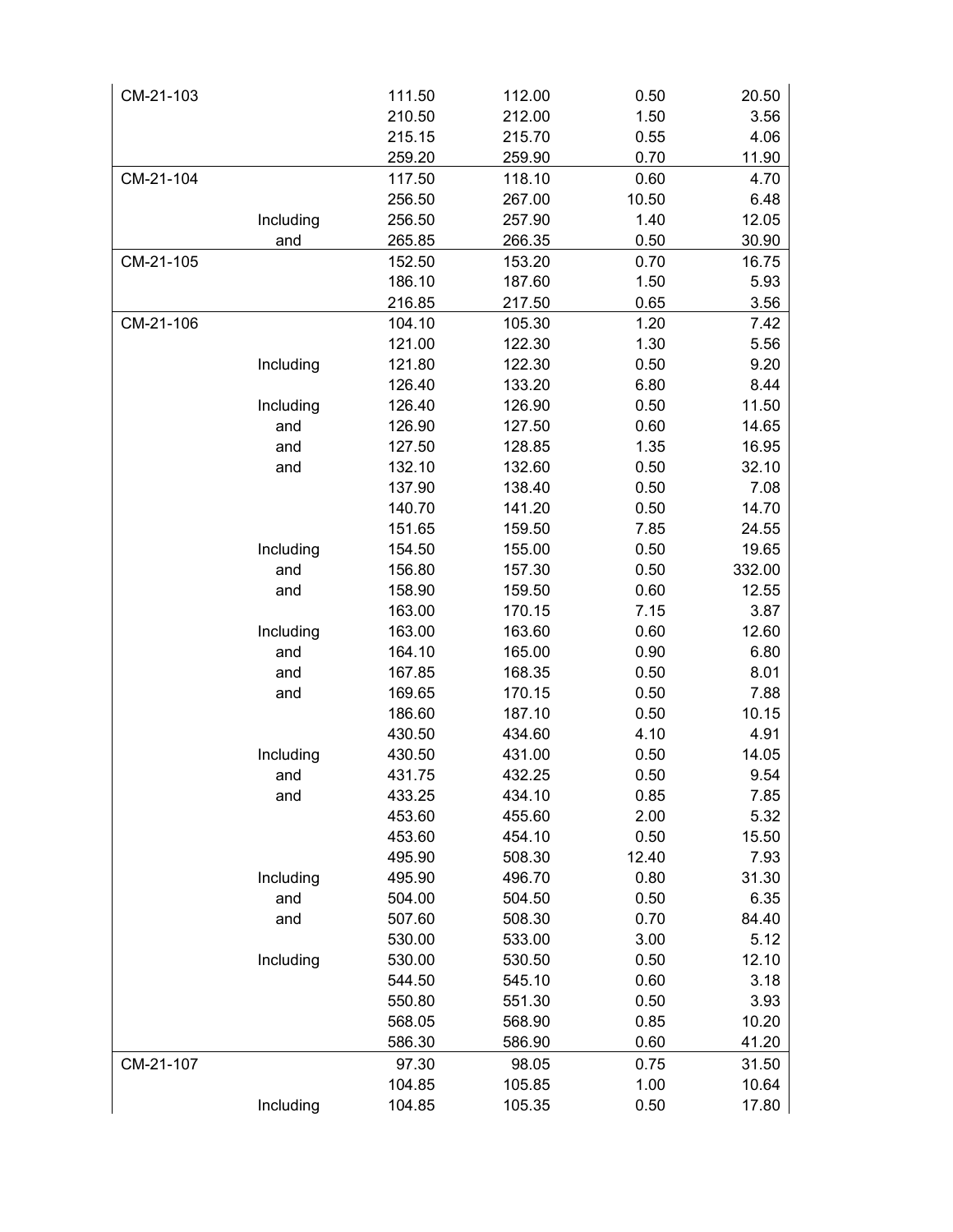|           |                | 114.60 | 118.70 | 4.10  | 14.14 |
|-----------|----------------|--------|--------|-------|-------|
|           | Including      | 114.60 | 115.30 | 0.70  | 37.30 |
|           | and            | 115.30 | 115.80 | 0.50  | 34.40 |
|           | and            | 118.20 | 118.70 | 0.50  | 26.10 |
|           |                | 121.00 | 121.50 | 0.50  | 8.85  |
|           |                | 128.45 | 133.70 | 5.25  | 3.40  |
|           | Including      | 130.20 | 130.70 | 0.50  | 11.65 |
|           |                | 154.20 | 156.85 | 2.65  | 4.03  |
|           | Including      | 156.00 | 156.85 | 0.85  | 8.68  |
|           |                | 162.80 | 167.00 | 4.20  | 15.68 |
|           | Including      | 162.80 | 163.35 | 0.55  | 15.35 |
|           | and            | 165.35 | 166.00 | 0.65  | 15.60 |
|           | and            | 166.00 | 167.00 | 1.00  | 43.70 |
|           |                | 176.50 | 177.50 | 1.00  | 15.70 |
|           | Including      | 176.50 | 177.00 | 0.50  | 21.40 |
|           |                | 269.95 | 270.60 | 0.65  | 4.17  |
|           |                | 319.50 | 321.00 | 1.50  | 12.70 |
|           |                | 398.65 | 400.00 | 1.35  | 3.93  |
|           | Including      | 398.65 | 399.50 | 0.85  | 5.50  |
|           |                | 494.00 | 502.20 | 8.20  | 6.59  |
|           | Including      | 494.00 | 494.50 | 0.50  | 15.45 |
|           | and            | 495.20 | 495.80 | 0.60  | 8.68  |
|           | and            | 498.90 | 499.65 | 0.75  | 11.45 |
|           | and            | 500.80 | 501.30 | 0.50  | 28.90 |
|           | and            | 501.30 | 502.20 | 0.90  | 9.81  |
|           |                |        |        |       |       |
|           |                | 515.00 | 520.90 | 5.90  | 2.73  |
|           | Including      | 517.70 | 518.30 | 0.60  | 5.12  |
|           | and            | 519.30 | 519.80 | 0.50  | 13.35 |
|           |                | 522.90 | 523.40 | 0.50  | 27.50 |
|           |                | 526.00 | 526.50 | 0.50  | 3.83  |
|           |                | 536.90 | 537.60 | 0.70  | 3.60  |
| CM-21-108 | Hole Abandoned |        |        |       |       |
| CM-21-109 |                | 68.35  | 68.85  | 0.50  | 9.78  |
|           |                | 126.65 | 137.50 | 10.85 | 10.15 |
|           | Including      | 126.65 | 127.15 | 0.50  | 46.60 |
|           | and            | 127.15 | 128.35 | 1.20  | 26.30 |
|           | and            | 128.35 | 128.85 | 0.50  | 37.70 |
|           | and            | 130.00 | 131.00 | 1.00  | 10.75 |
|           | and            | 131.00 | 132.15 | 1.15  | 12.90 |
|           |                | 140.25 | 141.00 | 0.75  | 3.47  |
|           |                | 177.35 | 178.15 | 0.80  | 25.20 |
|           |                | 240.80 | 241.45 | 0.65  | 10.35 |
|           |                | 249.00 | 253.70 | 4.70  | 2.90  |
|           | Including      | 249.00 | 249.50 | 0.50  | 5.32  |
|           | and            | 250.50 | 251.50 | 1.00  | 7.63  |
|           |                | 270.25 | 270.75 | 0.50  | 3.52  |
|           |                | 367.00 | 367.50 | 0.50  | 3.56  |
|           |                | 370.15 | 370.65 | 0.50  | 6.78  |
| CM-21-110 |                | 73.70  | 74.25  | 0.55  | 5.17  |
|           |                | 129.65 | 133.20 | 3.55  | 7.73  |
|           |                |        |        |       |       |